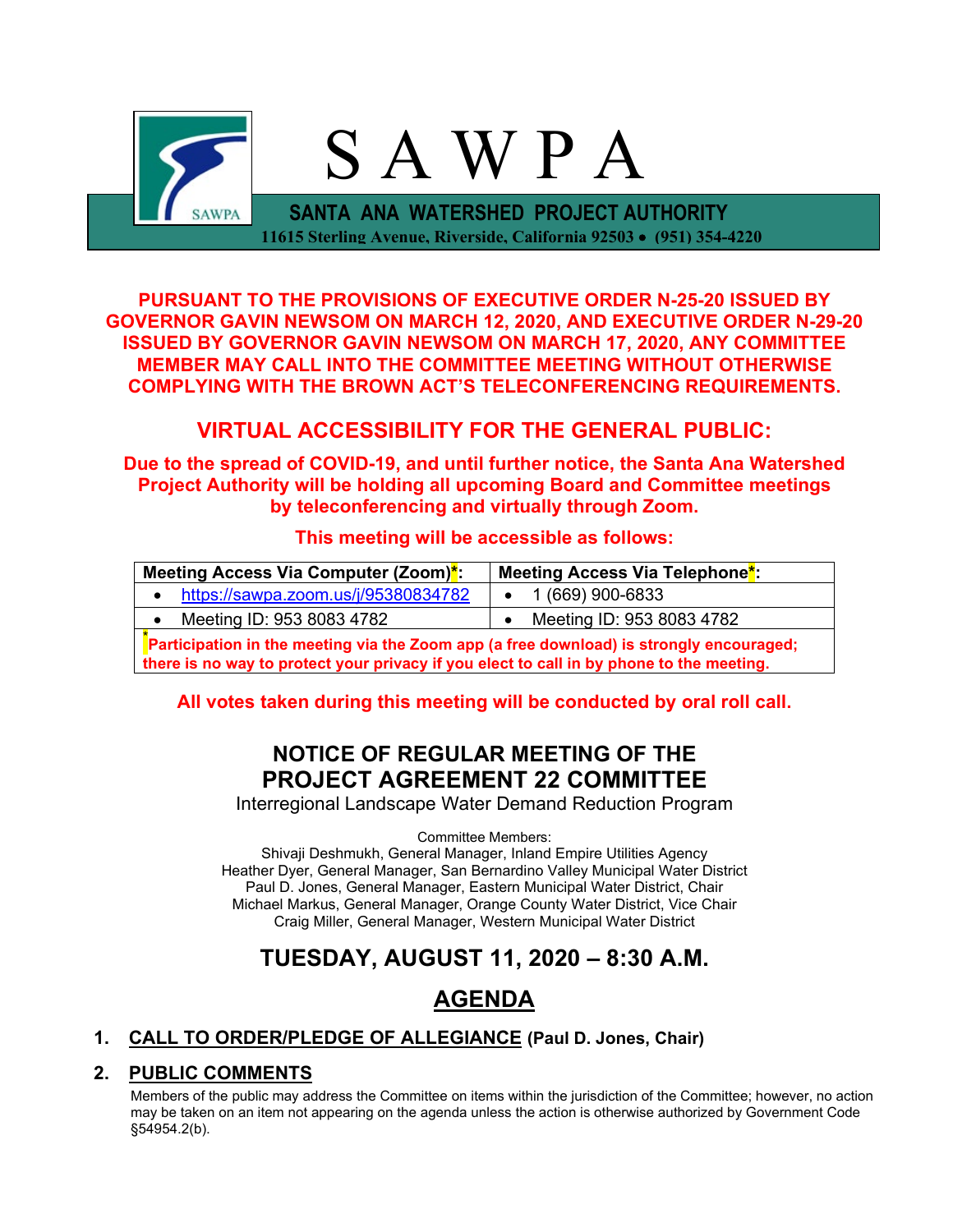#### **3. APPROVAL OF MEETING MINUTES: JULY 14, 2020**

#### **4. COMMITTEE DISCUSSION/ACTION ITEMS**

#### **A. SANTA ANA RIVER CONSERVATION AND CONJUNCTIVE USE PROGRAM (SARCCUP) SMARTSCAPE RETENTION AND LESSONS LEARNED (PA22#2020.12)**

**Presenter:** Ian Achimore

**Recommendation:** (1) Approve payment of \$18,112 from SARCCUP participant fees, that have been paid to SAWPA for SARCCUP's Water Use Efficiency Task, to Orange County Coastkeeper for their retention that is being withheld by the Department of Water Resources, and (2) Receive and file this summary of lessons learned from implementing the SARCCUP Smartscape sub-task.

#### **B. UPDATE ON THE ENHANCEMENTS TO WATERSHED-WIDE WATER BUDGET DECISION SUPPORT TOOL (PA22#2020.13)**

**Presenter:** Ian Achimore **Recommendation:** Receive and file.

#### **C. SANTA ANA RIVER CONSERVATION AND CONJUNCTIVE USE PROGRAM (SARCCUP) WATER BUDGET ASSISTANCE OVERVIEW (PA22#2020.14) Presenter:** Ian Achimore **Recommendation:** Receive and file.

## **5. FUTURE AGENDA ITEMS**

## **6. ADJOURNMENT**

#### **PLEASE NOTE:**

Americans with Disabilities Act: Meeting rooms are wheelchair accessible. If you require any special disability related accommodations to participate in this meeting, please contact (951) 354-4220 or kberry@sawpa.org. Notification at least 48 hours prior to the meeting will enable staff to make reasonable arrangements to ensure accessibility for this meeting. Requests should specify the nature of the disability and the type of accommodation requested.

Materials related to an item on this agenda submitted to the Commission after distribution of the agenda packet are available for public inspection during normal business hours at the SAWPA office, 11615 Sterling Avenue, Riverside, and available at www.sawpa.org, subject to staff's ability to post documents prior to the meeting.

#### **Declaration of Posting**

I, Kelly Berry, Clerk of the Board of the Santa Ana Watershed Project Authority declare that on August 5, 2020, a copy of this agenda has been uploaded to the SAWPA website at [www.sawpa.org](http://www.sawpa.org/) and posted at the SAWPA office, 11615 Sterling Avenue, Riverside, California. /s/

 $\mathcal{L}_\text{max}$  , which is a set of the set of the set of the set of the set of the set of the set of the set of the set of the set of the set of the set of the set of the set of the set of the set of the set of the set of Kelly Berry, CMC  $\overline{\phantom{a}}$  , and the set of the set of the set of the set of the set of the set of the set of the set of the set of the set of the set of the set of the set of the set of the set of the set of the set of the set of the s